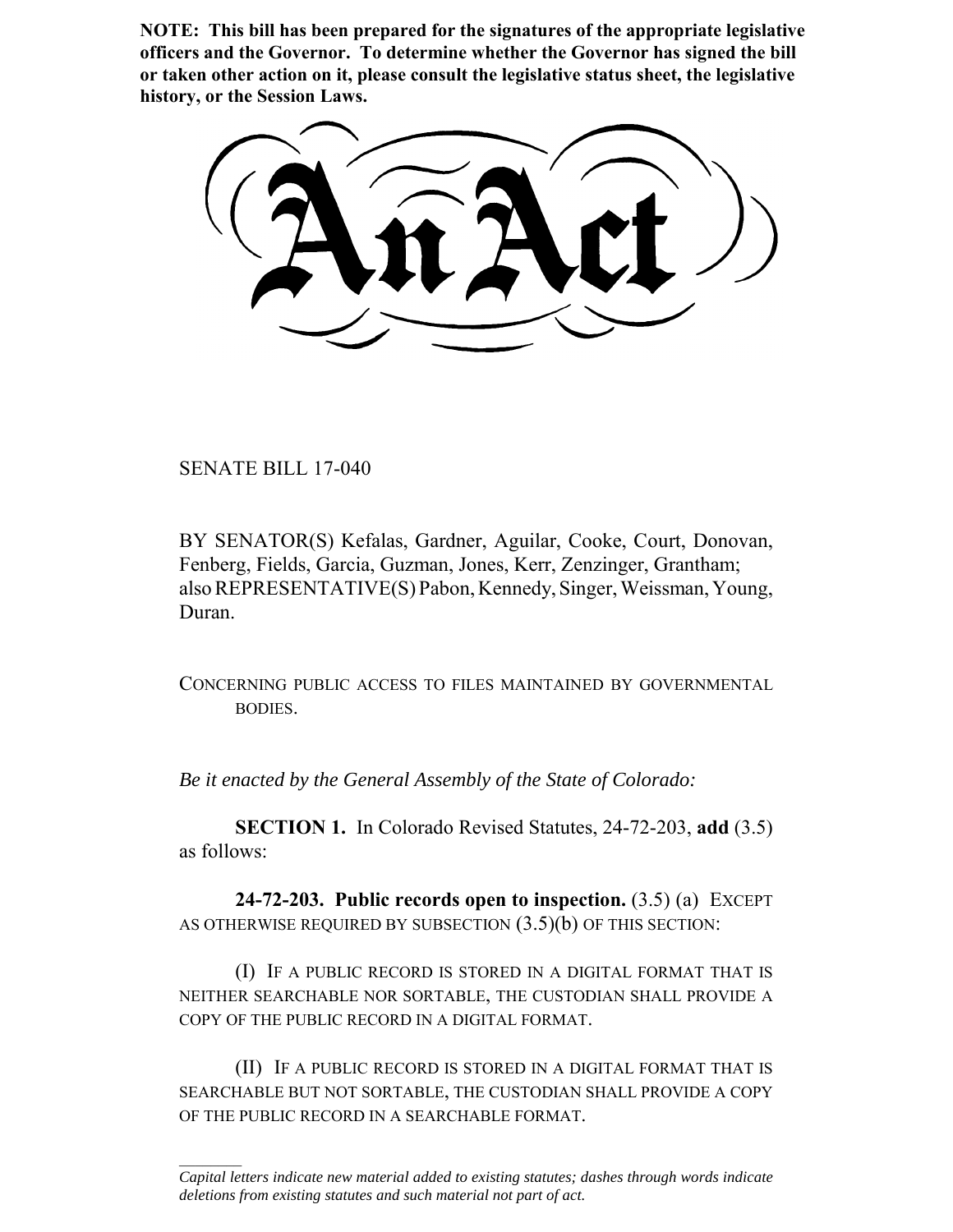(III) IF A PUBLIC RECORD IS STORED IN A DIGITAL FORMAT THAT IS SORTABLE, THE CUSTODIAN SHALL PROVIDE A COPY OF THE PUBLIC RECORD IN A SORTABLE FORMAT.

(b) A CUSTODIAN IS NOT REQUIRED TO PRODUCE A PUBLIC RECORD IN A SEARCHABLE OR SORTABLE FORMAT IN ACCORDANCE WITH SUBSECTION  $(1)(a)$  OF THIS SECTION IF:

(I) PRODUCING THE RECORD IN THE REQUESTED FORMAT WOULD VIOLATE THE TERMS OF ANY COPYRIGHT OR LICENSING AGREEMENT BETWEEN THE CUSTODIAN AND A THIRD PARTY OR RESULT IN THE RELEASE OF A THIRD PARTY'S PROPRIETARY INFORMATION; OR

(II) AFTER MAKING REASONABLE INQUIRIES, IT IS NOT TECHNOLOGICALLY OR PRACTICALLY FEASIBLE TO PERMANENTLY REMOVE INFORMATION THAT THE CUSTODIAN IS REQUIRED OR ALLOWED TO WITHHOLD WITHIN THE REQUESTED FORMAT, IT IS NOT TECHNOLOGICALLY OR PRACTICALLY FEASIBLE TO PROVIDE A COPY OF THE RECORD IN A SEARCHABLE OR SORTABLE FORMAT, OR IF THE CUSTODIAN WOULD BE REQUIRED TO PURCHASE SOFTWARE OR CREATE ADDITIONAL PROGRAMMING OR FUNCTIONALITY IN ITS EXISTING SOFTWARE TO REMOVE THE INFORMATION.

(c) IF A CUSTODIAN IS NOT ABLE TO COMPLY WITH A REQUEST TO PRODUCE A PUBLIC RECORD THAT IS SUBJECT TO DISCLOSURE IN A REQUESTED FORMAT SPECIFIED IN SUBSECTION (1)(a) OF THIS SECTION, THE CUSTODIAN SHALL PRODUCE THE RECORD IN AN ALTERNATE FORMAT OR ISSUE A DENIAL UNDER SECTION 24-72-204 AND SHALL PROVIDE A WRITTEN DECLARATION ATTESTING TO THE REASONS THE CUSTODIAN IS NOT ABLE TO PRODUCE THE RECORD IN THE REQUESTED FORMAT. IF A COURT SUBSEQUENTLY RULES THE CUSTODIAN SHOULD HAVE PROVIDED THE RECORD IN THE REQUESTED FORMAT, ATTORNEY FEES MAY BE AWARDED ONLY IF THE CUSTODIAN'S ACTION WAS ARBITRARY OR CAPRICIOUS.

(d) ALTERING AN EXISTING PUBLIC RECORD, OR EXCISING FIELDS OF INFORMATION PURSUANT TO THIS SUBSECTION (3.5) TO REMOVE INFORMATION THAT THE CUSTODIAN IS EITHER REQUIRED OR PERMITTED TO WITHHOLD, DOES NOT CONSTITUTE THE CREATION OF A NEW PUBLIC RECORD.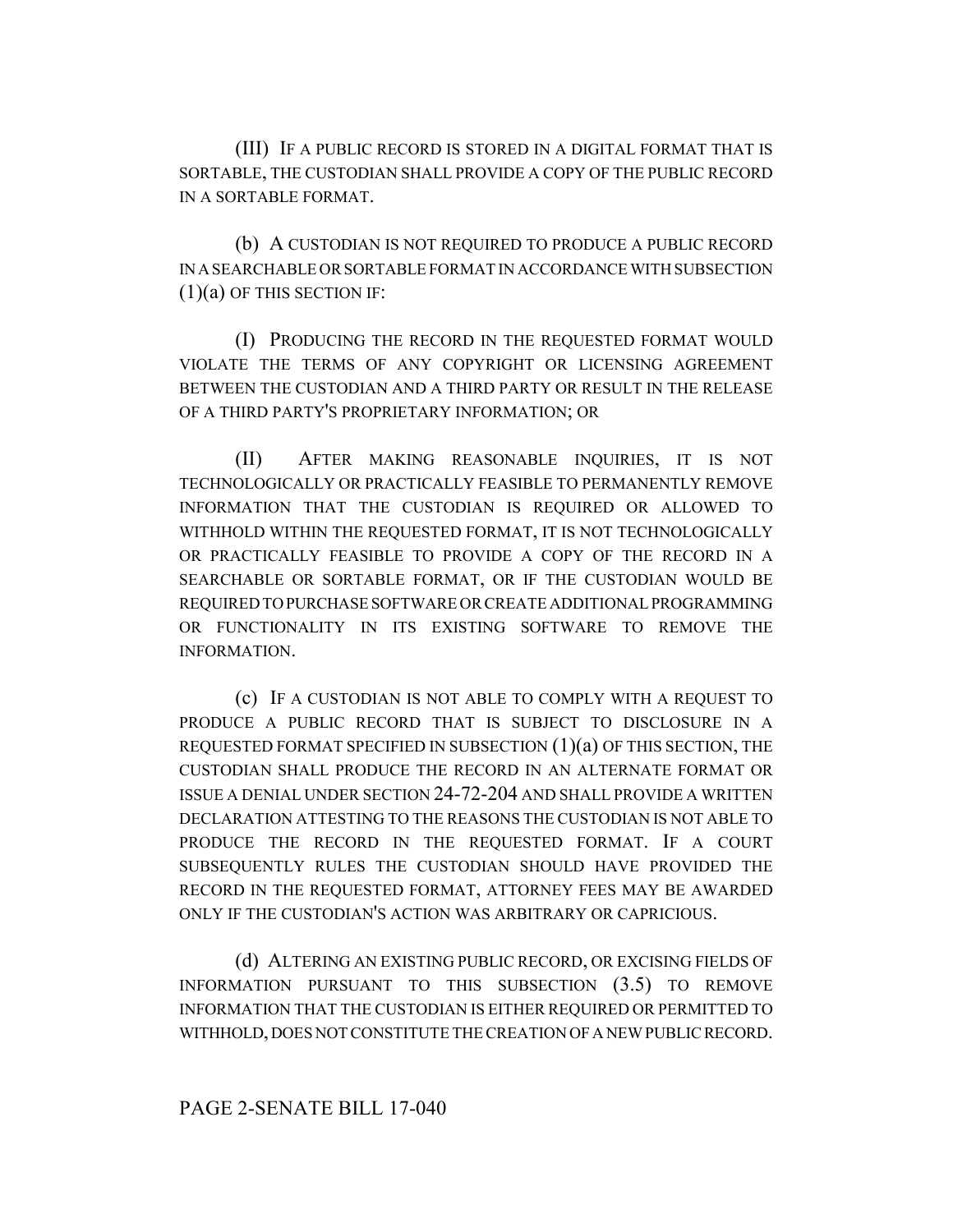(e) NOTHING IN THIS SUBSECTION (3.5) RELIEVES OR MITIGATES THE OBLIGATIONS OF A CUSTODIAN TO PRODUCE A PUBLIC RECORD IN A FORMAT ACCESSIBLE TO INDIVIDUALS WITH DISABILITIES IN ACCORDANCE WITH TITLE II OF THE FEDERAL "AMERICANS WITH DISABILITIES ACT OF 1990", 42 U.S.C. SEC. 12131 ET. SEQ., AND OTHER FEDERAL OR STATE LAWS.

**SECTION 2.** In Colorado Revised Statutes, 24-72-204, **amend**  $(2)(a)(VIII)(A), (3)(a)(I), and (5)$  as follows:

**24-72-204. Allowance or denial of inspection - grounds procedure - appeal - definitions.** (2) (a) The custodian may deny the right of inspection of the following records, unless otherwise provided by law, on the ground that disclosure to the applicant would be contrary to the public interest:

(VIII) (A) Specialized details of EITHER security arrangements or investigations OR THE PHYSICAL AND CYBER ASSETS OF CRITICAL INFRASTRUCTURE, INCLUDING THE SPECIFIC ENGINEERING, VULNERABILITY, DETAILED DESIGN INFORMATION, PROTECTIVE MEASURES, EMERGENCY RESPONSE PLANS, OR SYSTEM OPERATIONAL DATA OF SUCH ASSETS THAT WOULD BE USEFUL TO A PERSON IN PLANNING AN ATTACK ON CRITICAL INFRASTRUCTURE BUT THAT DOES NOT SIMPLY PROVIDE THE GENERAL LOCATION OF SUCH INFRASTRUCTURE. Nothing in this subparagraph (VIII) SUBSECTION (2)(a)(VIII) prohibits the custodian from transferring records containing specialized details of EITHER security arrangements or investigations OR THE PHYSICAL AND CYBER ASSETS OF CRITICAL INFRASTRUCTURE to the division of homeland security and emergency management in the department of public safety, the governing body of any city, county, city and county, or other political subdivision of the state, or any federal, state, or local law enforcement agency; except that the custodian shall not transfer any record received from a nongovernmental entity without the prior written consent of the entity unless such information is already publicly available.

(3) (a) The custodian shall deny the right of inspection of the following records, unless otherwise provided by law; except that any of the following records, other than letters of reference concerning employment, licensing, or issuance of permits, shall be available to the person in interest under this subsection (3):

## PAGE 3-SENATE BILL 17-040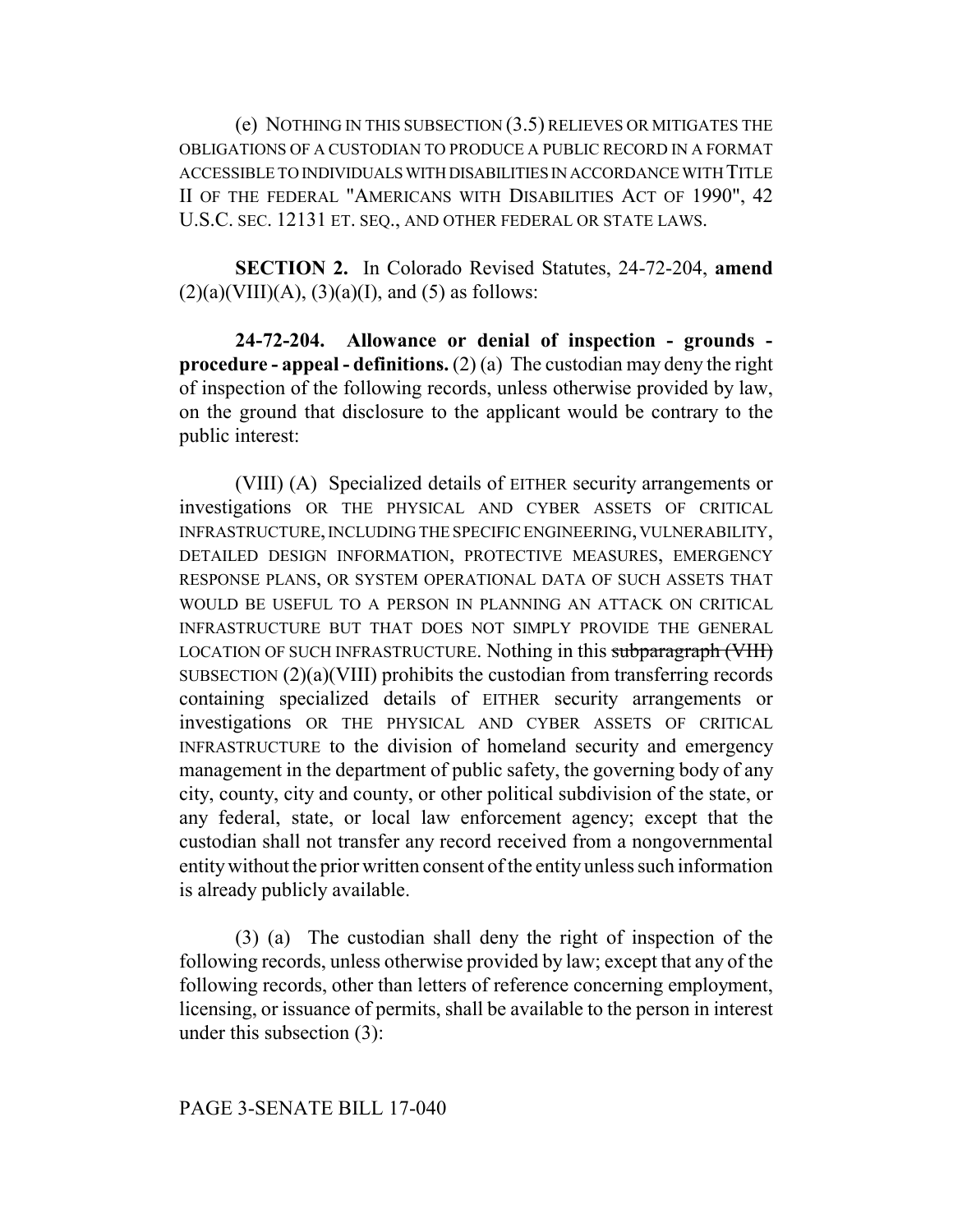(I) Medical, mental health, sociological, and scholastic achievement data, AND ELECTRONIC HEALTH RECORDS, on individual persons, other than scholastic achievement data submitted as part of finalists' records as set forth in subparagraph (XI) of this paragraph (a) SUBSECTION  $(3)(a)(XI)$  OF THIS SECTION and exclusive of coroners' autopsy reports and group scholastic achievement data from which individuals cannot be identified; but either the custodian or the person in interest may request a professionally qualified person, who shall be furnished by the said custodian, to be present to interpret the records;

(5) Except as provided in subsection (5.5) of this section, any person denied the right to inspect any record covered by this part 2 OR WHO ALLEGES A VIOLATION OF SECTION 24-72-203 (3.5) may apply to the district court of the district wherein the record is found for an order directing the custodian of such record to show cause why the custodian should not permit the inspection of such record; except that, at least three business days prior to filing an application with the district court, the person who has been denied the right to inspect the record shall file a written notice with the custodian who has denied the right to inspect the record informing said custodian that the person intends to file an application with the district court. Hearing on such application shall be held at the earliest practical time. Unless the court finds that the denial of the right of inspection was proper, it shall order the custodian to permit such inspection and shall award court costs and reasonable attorney fees to the prevailing applicant in an amount to be determined by the court; except that no court costs and attorney fees shall be awarded to a person who has filed a lawsuit against a state public body or local public body and who applies to the court for an order pursuant to this subsection (5) for access to records of the state public body or local public body being sued if the court finds that the records being sought are related to the pending litigation and are discoverable pursuant to chapter 4 of the Colorado rules of civil procedure. In the event the court finds that the denial of the right of inspection was proper, the court shall award court costs and reasonable attorney fees to the custodian if the court finds that the action was frivolous, vexatious, or groundless.

**SECTION 3.** In Colorado Revised Statutes, **repeal** 24-72-206 as follows:

**24-72-206. Violation - penalty.** Any person who willfully and knowingly violates the provisions of this part 2 is guilty of a misdemeanor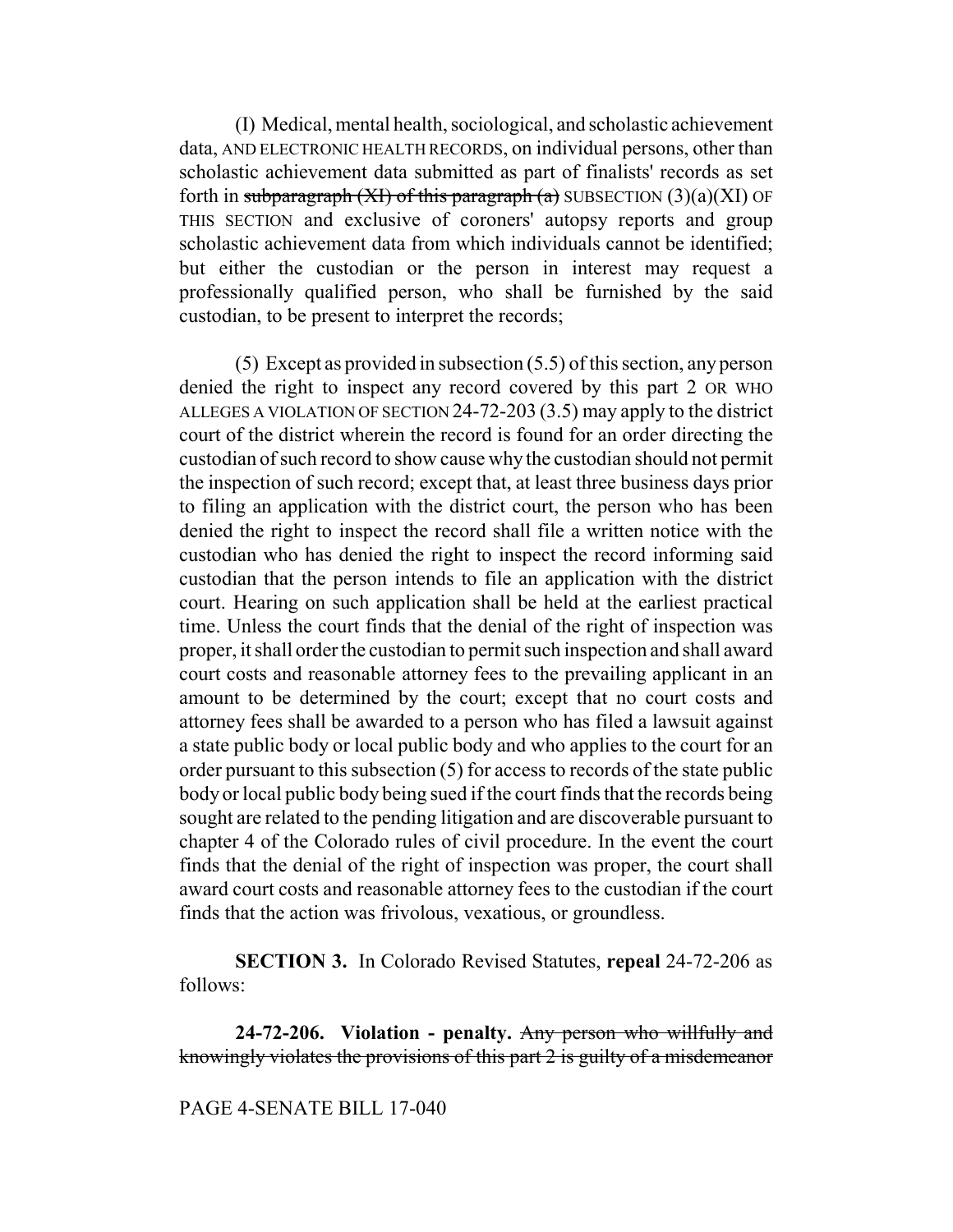and, upon conviction thereof, shall be punished by a fine of not more than one hundred dollars, or by imprisonment in the county jail for not more than ninety days, or by both such fine and imprisonment.

**SECTION 4. Act subject to petition - effective date.** This act takes effect at 12:01 a.m. on the day following the expiration of the ninety-day period after final adjournment of the general assembly (August 9, 2017, if adjournment sine die is on May 10, 2017); except that, if a referendum petition is filed pursuant to section 1 (3) of article V of the state constitution against this act or an item, section, or part of this act within such period, then the act, item, section, or part will not take effect unless